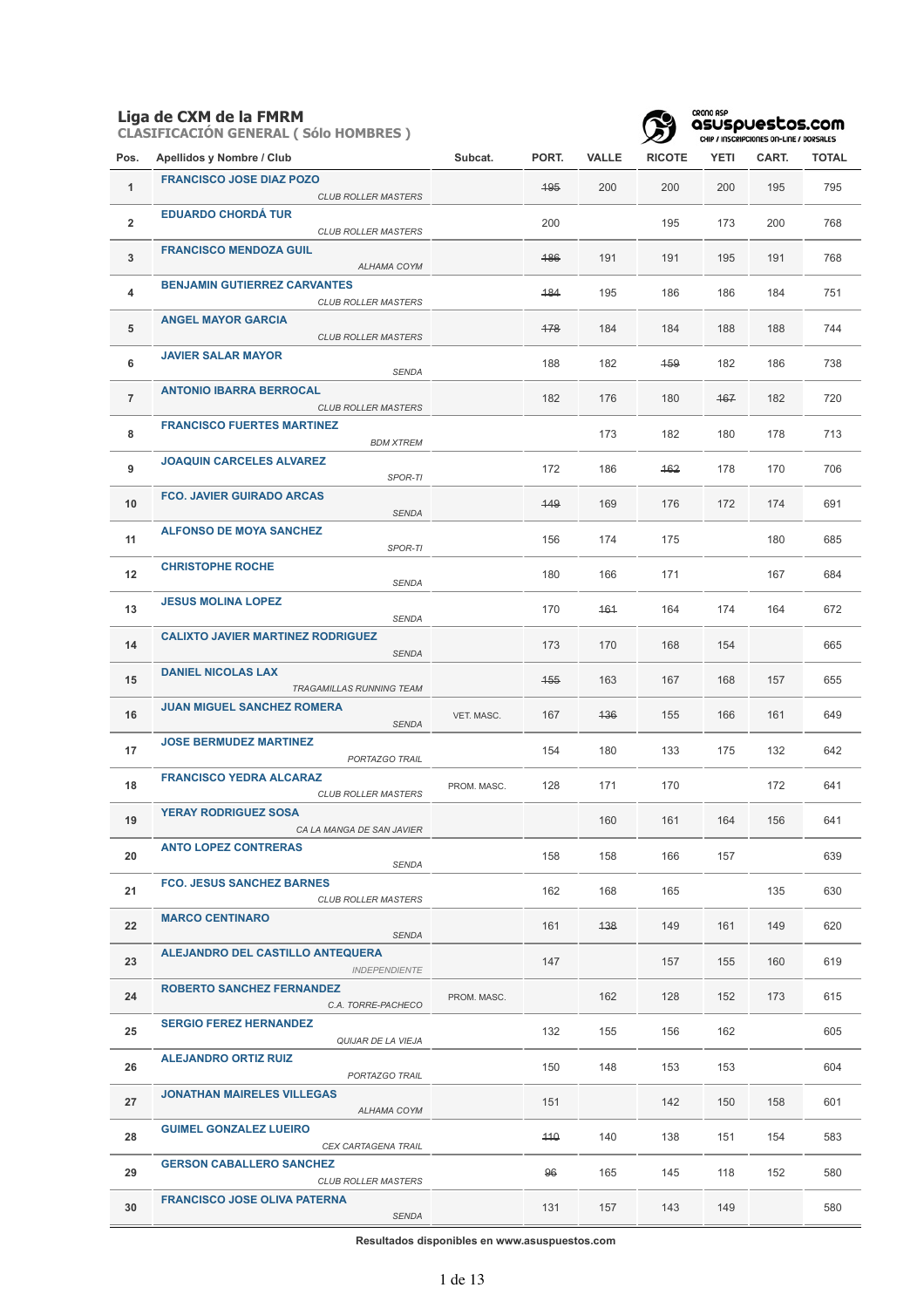**CLASIFICACIÓN GENERAL ( Sólo HOMBRES )**



| Pos. | Apellidos y Nombre / Club                                            | Subcat.    | PORT.    | <b>VALLE</b> | <b>RICOTE</b> | YETI | CART. | <b>TOTAL</b> |
|------|----------------------------------------------------------------------|------------|----------|--------------|---------------|------|-------|--------------|
| 31   | <b>JUAN JOSE RUIZ FERNANDEZ</b><br>ALHAMA COYM                       |            | 135      | 152          | 136           |      | 141   | 564          |
| 32   | <b>JOSE MARTINEZ GUERRERO</b><br><b>SENDA</b>                        | VET. MASC. | 422      | 144          | 126           | 127  | 155   | 552          |
| 33   | <b>MIGUEL ANTONIO SORIANO CONTRERAS</b><br>RED DEPORTIVA YECLA       |            | 153      | 127          | 124           | 147  |       | 551          |
| 34   | <b>OSCAR JIMENEZ GONZALEZ</b><br>CLUB MANDARACHE CARTAGENA           |            | 75       | 141          | 130           | 145  | 131   | 547          |
| 35   | <b>LUIS ALFONSO GUDIÑO PEÑALVER</b><br><b>CLUB ROLLER MASTERS</b>    |            | 176      | 178          | 188           |      |       | 542          |
| 36   | <b>JAVIER CANALEJO BALLESTER</b><br>CEX CARTAGENA TRAIL              |            | 114      | 125          | 141           |      | 153   | 533          |
| 37   | <b>PEDRO FERRER MEDINA</b><br><b>EMSA SAN-RUN</b>                    |            | 120      |              | 134           | 140  | 137   | 531          |
| 38   | <b>ALBERTO PLAZAS GONZALEZ</b><br>CLUB COSTERA SUR TRAIL             |            | 174      |              |               | 184  | 169   | 527          |
| 39   | <b>EUSTAQUIO COSTA CANO</b><br><b>CORREBIRRAS</b>                    | VET. MASC. | 125      | 131          | 120           |      | 140   | 516          |
| 40   | <b>LASSEN OUHIRA</b><br>PORTAZGO TRAIL                               |            | 171      |              | 174           |      | 171   | 516          |
| 41   | <b>ALEJANDRO SABATER PASCUAL</b><br><b>CLUB SPOR-TI</b>              | VET. MASC. |          | 129          | 129           | 138  | 115   | 511          |
| 42   | <b>NOEL GARCIA MARTINEZ</b><br><b>CLUB ROLLER MASTERS</b>            |            | 115      | 142          | 125           |      | 126   | 508          |
| 43   | <b>DANIEL LAJARIN CAMPILLO</b><br><b>INDEPENDIENTE</b>               |            | 169      |              | 169           | 170  |       | 508          |
| 44   | <b>JOSE MARIA SOLER LARROSA</b><br>CLUB COSTERA SUR TRAIL            | VET. MASC. |          | 139          | 117           | 132  | 116   | 504          |
| 45   | <b>FRANCISCO JOSÉ CAMPILLO SANES</b><br><b>CLUB ROLLER MASTERS</b>   | VET. MASC. | 118      | 137          | 127           |      | 118   | 500          |
| 46   | <b>DAVID ANDREU CHUECOS</b><br><b>RUNTRITON</b>                      |            | 94       | 130          | 107           | 135  | 120   | 492          |
| 47   | <b>JOAQUIN APARICIO EGEA</b><br>C.A. TORRE PACHECO                   |            | 87       | 120          | 113           | 124  | 134   | 491          |
| 48   | <b>JESUS SARMIENTO SANCHEZ</b><br>EL QUIJAR DE LA VIEJA              |            |          | 154          | 160           | 169  |       | 483          |
| 49   | <b>JOSE ANTONIO NICOLAS LAX</b><br>TRAGAMILLAS RUNNING TEAM          |            | 113      | 122          | 112           | 126  | 79    | 473          |
| 50   | <b>MANUEL GAZQUEZ GARCIA</b><br><b>INDEPENDIENTE</b>                 |            | 146      |              | 163           |      | 163   | 472          |
| 51   | <b>LAUREANO PEREZ CABALLERO</b><br><b>CLUB ROLLER MASTERS</b>        |            | 130      |              | 173           |      | 168   | 471          |
| 52   | <b>JAVIER GARRE MARTINEZ</b><br>C.A. TORRE PACHECO                   |            | 78       | 124          | 121           |      | 136   | 459          |
| 53   | <b>ENRIQUE JOSE SEMITIEL GIMENEZ</b><br><b>INDEPENDIENTE</b>         |            | 81       | 114          | 148           |      | 114   | 457          |
| 54   | <b>ALEJANDRO ANDREU CHUECOS</b><br><b>RUNTRITON</b>                  |            | $\theta$ | 104          | 94            | 143  | 112   | 453          |
| 55   | <b>DAYRO ORTIZ QUINTERO</b><br><b>U.P.R. MURCIA</b>                  |            |          | 156          | 135           | 156  |       | 447          |
| 56   | <b>JOAQUIN BLAZQUEZ ALVAREZ</b><br>SPOR-TI                           |            | 159      |              |               | 142  | 144   | 445          |
| 57   | <b>JOSE PEDRO SALCEDO CEJUDO</b><br><b>CLUB ROLLER MASTERS</b>       |            | 160      | 159          | 123           |      |       | 442          |
| 58   | <b>CARMELO GARCIA RUIZ</b><br>SEND. CABEZO TORRES                    |            | 71       | 107          | 106           | 122  | 98    | 433          |
| 59   | PEDRO ANGEL PEREZ CALVENTUS<br>CEX CARTAGENA TRAIL                   |            | 126      | 145          |               |      | 150   | 421          |
| 60   | <b>JOSE RAMON BUENDIA IZQUIERDO</b><br>CLUB UNIVERSITARIO DE MONTAÑA |            |          | 135          | 137           | 146  |       | 418          |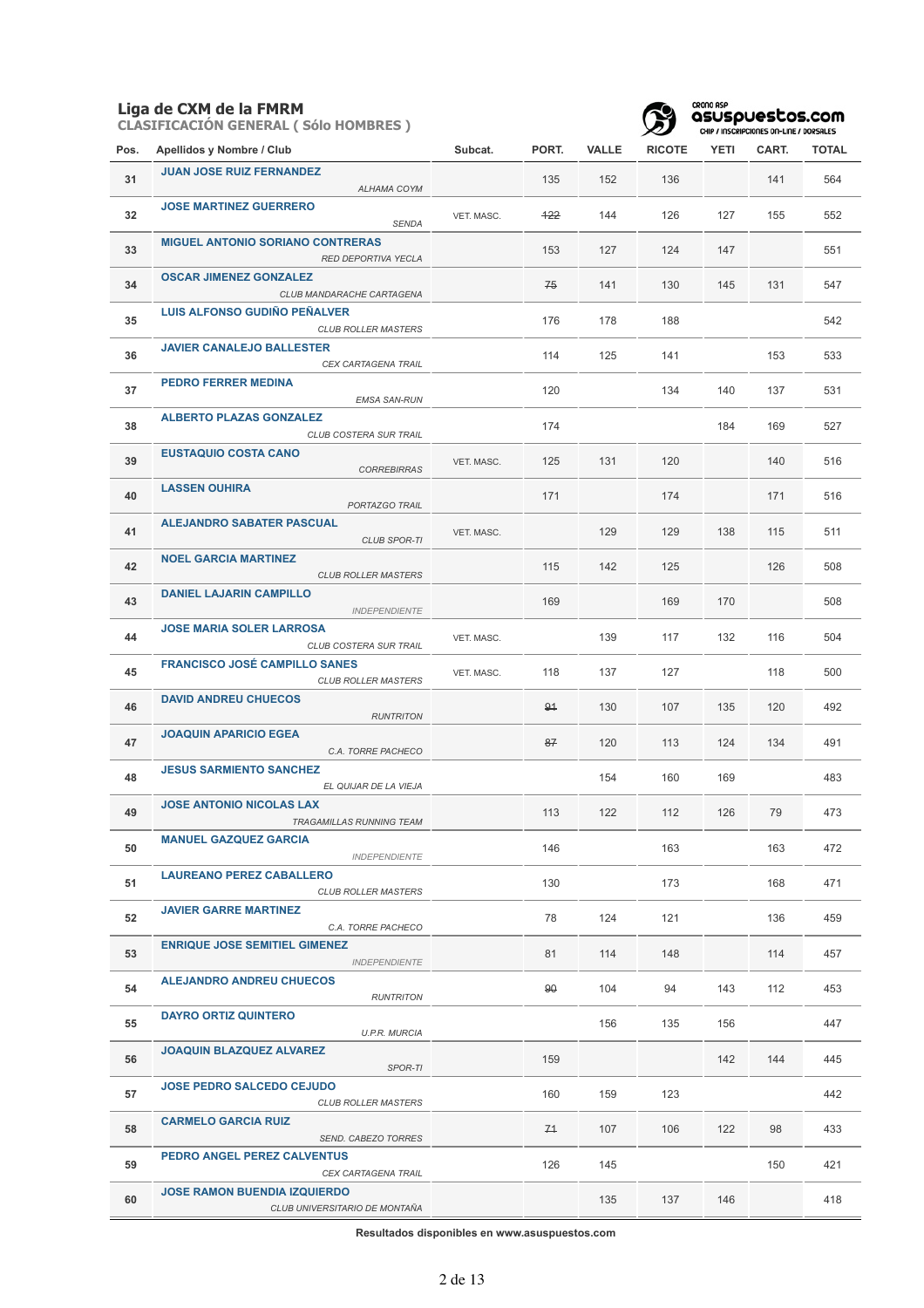**CLASIFICACIÓN GENERAL ( Sólo HOMBRES )**



| Pos. | Apellidos y Nombre / Club                                         | Subcat.     | PORT. | <b>VALLE</b> | <b>RICOTE</b> | <b>YETI</b> | CART. | TOTAL |
|------|-------------------------------------------------------------------|-------------|-------|--------------|---------------|-------------|-------|-------|
| 61   | <b>ISIDRO PERALTA PELEGRIN</b><br>TRAGAMILLAS RUNNING TEAM        |             | 73    | 94           | 111           | 133         |       | 411   |
| 62   | <b>FRANCISCO JAVIER ANDREO NAVARRO</b><br>TRAIL RUNNING LA SIMA   |             | 117   | 150          |               | 141         |       | 408   |
| 63   | <b>MIGUEL TORRECILLAS TORMO</b><br>CLUB MONTAÑERO MURCIA          |             | 134   | 134          | 132           |             |       | 400   |
| 64   | <b>JOAQUIN MAKOWSKI ENTRAMBASAGUAS</b><br>C.A. TORRE PACHECO      |             | $+6$  | 105          | 72            | 117         | 100   | 394   |
| 65   | <b>FCO. JAVIER MORALES MENCHÓN</b><br><b>EMSA SAN-RUN</b>         |             | 70    |              | 101           | 103         | 119   | 393   |
| 66   | <b>JOSE JOAQUIN SORIANO CONTRERAS</b><br>RED DEPORTIVA YECLA      |             | 88    | 149          | 154           |             |       | 391   |
| 67   | <b>EMILOS SANCHEZ PEREZ</b><br>CLUB CABEZO DE TORRES              |             |       |              | 105           | 139         | 142   | 386   |
| 68   | <b>CARLOS CHINCHILLA MENCHEN</b><br><b>RUNTRITON</b>              |             | 106   | 117          |               |             | 162   | 385   |
| 69   | <b>FRANCISCO MIRAS GOMEZ</b><br>ALHAMA COYM                       | VET. MASC.  | 76    | 113          | 99            |             | 92    | 380   |
| 70   | <b>PASCUAL SEVILLA CANOVAS</b><br>ALHAMA COYM                     | VET. MASC.  | 100   |              | 84            | 108         | 81    | 373   |
| 71   | <b>GERONIMO ROSIQUE ZAMORA</b><br>CEX CARTAGENA TRAIL             |             | 34    | 78           | 89            | 107         | 90    | 364   |
| 72   | <b>JOSE ALBERTO GONZALEZ LEON</b><br>CLUB WAPAVENTURA             |             |       | 188          |               |             | 176   | 364   |
| 73   | <b>JUAN PEDRO MARÍN HERNÁNDEZ</b><br>CLUB COSTERA SUR TRAIL       |             | 103   | 121          | 80            |             | 51    | 355   |
| 74   | <b>JOSE PEREZ PEÑAS</b><br>TRAIL RUNNING LA SIMA                  | VET. MASC.  |       |              | 178           | 176         |       | 354   |
| 75   | <b>JOSE ANTONIO GARNES RODRIGUEZ</b><br>CLUB COSTERA SUR TRAIL    |             |       | 123          | 104           | 120         |       | 347   |
| 76   | <b>JAVI MARTINEZ ROMERO</b><br><b>MARATHON CARTAGENA</b>          |             | 61    |              | 66            | 116         | 99    | 342   |
| 77   | <b>FCO. ALFONSO NICOLAS MARTINEZ</b><br>LA GRAFICA MURCIA TRAIL   |             | 164   | 175          | $\mathbf{1}$  |             |       | 340   |
| 78   | <b>JUAN JOSE MATEOS DELGADO</b><br><b>TRAIL RUNNING LA SIMA</b>   |             | 163   |              |               | 171         |       | 334   |
| 79   | <b>DANIEL MATEO DIAZ</b><br><b>CLUB ROLLER MASTERS</b>            |             | 97    | 86           | 63            |             | 87    | 333   |
| 80   | <b>MANUEL LOPEZ SANCHEZ</b><br>CEX CARTAGENA                      | PROM. MASC. |       |              | 158           |             | 175   | 333   |
| 81   | <b>LEONARDO JAVIER SEVILLA CAMAS</b><br>ALHAMA COYM               |             | 38    | 74           | 50            | 121         | 86    | 331   |
| 82   | <b>JOSE ANTONIO MARTINEZ ASIS</b><br>GR-2012                      | VET. MASC.  |       | 108          | 79            | 134         |       | 321   |
| 83   | <b>MANUEL ALEJANDRO SÁNCHEZ SERRANO</b><br>CLUB COSTERA SUR TRAIL |             | 56    | 116          | 81            |             | 52    | 305   |
| 84   | <b>LORENZO SORIANO BELCHI</b><br>ALHAMA COYM                      |             |       | 64           |               | 130         | 105   | 299   |
| 85   | <b>FRANCISCO JAVIER LEGAZA LEGAZA</b><br>GR-2012                  | VET. MASC.  |       |              | 140           |             | 159   | 299   |
| 86   | <b>ISMAEL VERDEJO LUCAS</b><br>CLUB EL PORTAZGO                   |             |       | 151          | 147           |             |       | 298   |
| 87   | <b>CARLOS DIAZ ESCARABAJAL</b><br><b>CLUB ROLLER MASTERS</b>      | PROM. MASC. |       |              | 131           |             | 165   | 296   |
| 88   | <b>FRANCISCO HELLIN TERUEL</b><br>TRAIL RUNNING LA SIMA           |             | 145   | 147          |               |             |       | 292   |
| 89   | <b>FRANCISCO PEDRERO SALCEDO</b><br><b>CLUB ROLLER MASTERS</b>    |             |       |              | 144           |             | 145   | 289   |
| 90   | PEDRO CAYUELA SANCHEZ<br><b>BDM-XTREM FM</b>                      |             |       |              |               | 136         | 151   | 287   |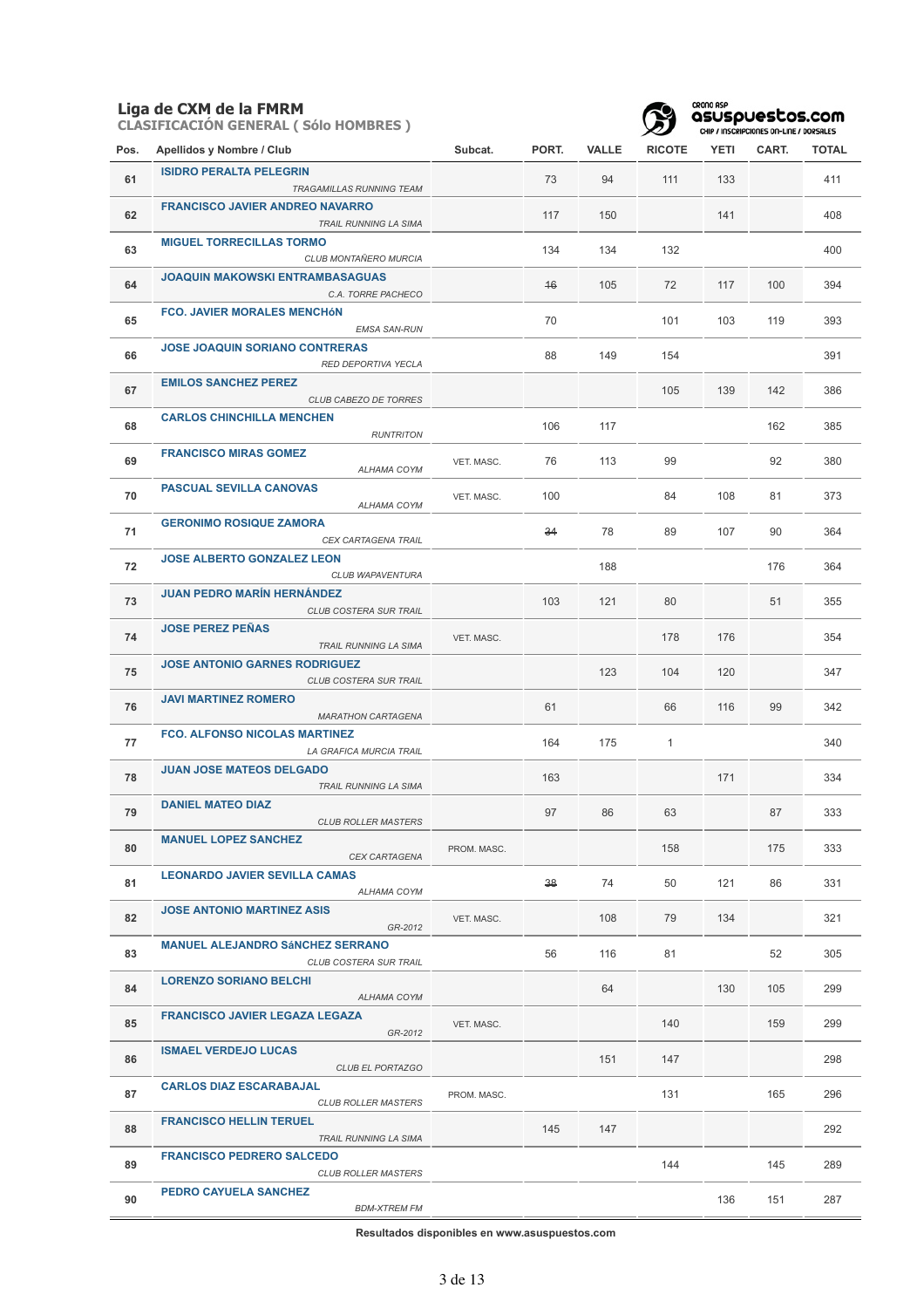**CLASIFICACIÓN GENERAL ( Sólo HOMBRES )**



CRONO ASP<br>**asuspuestos.com**<br>CHIP / INSCRIPCIONES ON-LINE / DORSALES

| Pos. | Apellidos y Nombre / Club                                       | Subcat.    | PORT.        | <b>VALLE</b> | <b>RICOTE</b> | <b>YETI</b> | CART. | <b>TOTAL</b> |
|------|-----------------------------------------------------------------|------------|--------------|--------------|---------------|-------------|-------|--------------|
| 91   | <b>DIEGO FRANCISCO MARTINEZ SANCHEZ</b><br>ALHAMA COYM          | VET. MASC. |              | 62           | 46            | 105         | 72    | 285          |
| 92   | <b>SERGIO SANCHEZ BARNES</b><br><b>CLUB ROLLER MASTERS</b>      |            | 92           |              | 108           |             | 84    | 284          |
| 93   | <b>FCO JAVIER LOPEZ GONZALEZ</b><br>C.A. LA MANGA               | VET. MASC. | 138          | 146          |               |             |       | 284          |
| 94   | <b>MANUEL ESTEVE MARTINEZ</b><br><b>HINNENI</b>                 |            | 140          | 143          |               |             |       | 283          |
| 95   | PACO ALBALADEJO HERNANDEZ<br>CEX CARTAGENA TRAIL                | VET. MASC. |              | 68           | 39            | 102         | 69    | 278          |
| 96   | <b>JOSE ANTONIO JIMENEZ PAGAN</b><br>CA MANDARACHE CARTAGENA    |            |              | 101          | 32            |             | 143   | 276          |
| 97   | <b>ANGEL MIGUEL CRUZ NIEBLA</b><br>C.A. TORRE PACHECO           |            | 67           |              |               | 106         | 96    | 269          |
| 98   | F° JAVIER ROS GONZALEZ<br><b>INDEPENDIENTE</b>                  |            |              | 126          | 139           |             |       | 265          |
| 99   | <b>AMADOR JOSE PEREZ PARRA</b><br>ASM                           |            | 99           |              |               | 160         |       | 259          |
| 100  | <b>FULGENCIO SANCHEZ BARNES</b><br><b>CLUB ROLLER MASTERS</b>   |            | 45           | 112          | 100           |             |       | 257          |
| 101  | <b>RAMON RODRIGUEZ IBORRA</b><br>CLUB COSTERA SUR TRAIL         | VET. MASC. | 9            | 75           | 49            | 123         |       | 256          |
| 102  | <b>MARCOS MARTINEZ PEREZ</b><br>C. SENDERISTA TOTANA            |            | $\mathbf{1}$ |              | 82            | 128         | 45    | 256          |
| 103  | <b>GINES RAMIREZ CANOVAS</b><br>ALHAMA COYM                     | VET. MASC. |              | 39           |               | 110         | 102   | 251          |
| 104  | <b>CARLOS ALEMAN LOPEZ</b><br><b>SENDA</b>                      |            | 59           | 102          | 88            |             |       | 249          |
| 105  | <b>JOSE LUIS BERNAL GONZALEZ</b><br>CEX CARTAGENA               |            |              |              | 78            | 115         | 56    | 249          |
| 106  | <b>JUAN GUIRAO JIMENEZ</b><br>CLUB MONTAÃERO MULA               | VET. MASC. | 64           | 119          | 62            |             |       | 245          |
| 107  | <b>JUAN RAMON MARTINEZ RICO</b><br>RED DEPORTIVA YECLA          |            | 112          | 133          |               |             |       | 245          |
| 108  | <b>ANDRÉS LORENZO AZORÍN</b><br>CENTRO EXCURSIONISTA DE YECLA   | VET. MASC. | 123          |              |               | 119         |       | 242          |
| 109  | <b>FROILAN ROS ZAPATA</b><br>CEX CARTAGENA TRAIL                | VET. MASC. | 68           | 72           | 5             |             | 89    | 234          |
| 110  | <b>ANTONIO PICON MIRAVETE</b><br>ALHAMA COYM                    |            |              |              |               | 131         | 101   | 232          |
| 111  | <b>MIGUEL ANGEL RUIZ GONZALEZ</b><br>SPOR-TI                    |            | 31           | 103          |               |             | 97    | 231          |
| 112  | <b>WILMAN GEOVANNY ORTIZ IRIARTE</b><br>CLUB COSTERA SUR TRAIL  |            |              | 84           |               |             | 146   | 230          |
| 113  | <b>JOSE AMOROS MARTINEZ</b><br>CEX CARTAGENA                    |            |              |              | 103           |             | 127   | 230          |
| 114  | <b>RAUL MORA GONZALEZ</b><br>THE CATHEDRAL HOSTEL -MURCIA-      |            |              |              | 92            | 137         |       | 229          |
| 115  | <b>DANIEL ROJO RIOS</b><br>CEX CARTAGENA TRAIL                  |            | 41           |              |               | 125         | 62    | 228          |
| 116  | <b>FRANCISCO MONTIEL VILLA</b><br>CLUB EL PORTAZGO              |            |              |              | 95            |             | 133   | 228          |
| 117  | <b>MIGUEL ANGEL PONCE NICOLAS</b><br>GRUPO SENDERISTA DE MURCIA |            |              | 110          | 114           |             |       | 224          |
| 118  | <b>JACOBO VIDAL TORRANO</b><br>CLUB VALLE DE RICOTE             |            |              |              | 118           |             | 106   | 224          |
| 119  | <b>TONI GARNES MARTINEZ</b><br>CEX CARTAGENA                    |            |              |              |               | 112         | 111   | 223          |
| 120  | <b>ANGEL MARTIN MARTIN</b><br>CEX CARTAGENA TRAIL               | VET. MASC. | 98           |              |               |             | 124   | 222          |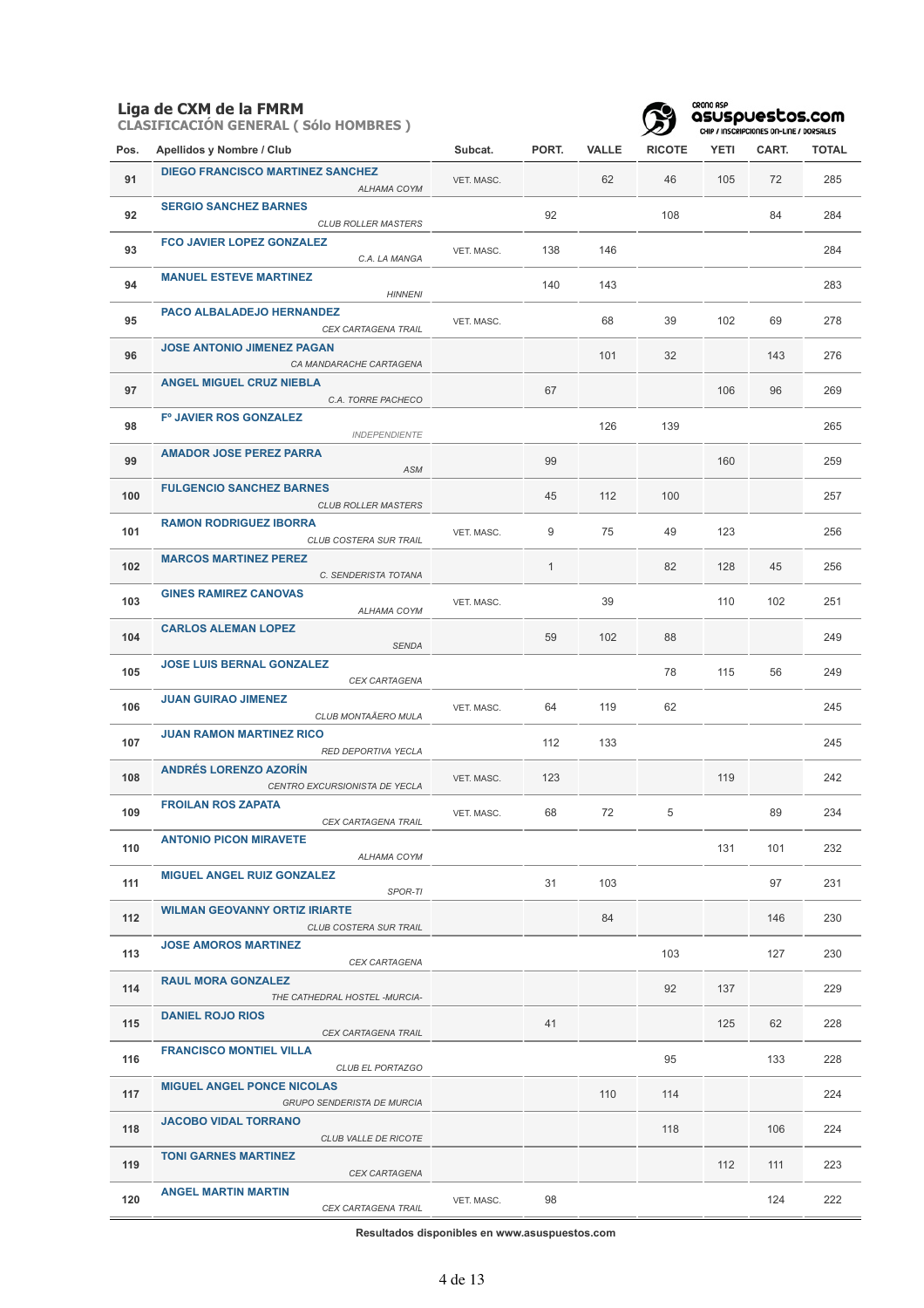|      | Liga de CXM de la FMRM<br><b>CLASIFICACIÓN GENERAL (Sólo HOMBRES)</b> |            |              |              |               | CRONO ASP<br>asusouestos.com<br>CHIP / INSCRIPCIONES ON-LINE / DORSALES |       |              |  |
|------|-----------------------------------------------------------------------|------------|--------------|--------------|---------------|-------------------------------------------------------------------------|-------|--------------|--|
| Pos. | Apellidos y Nombre / Club                                             | Subcat.    | PORT.        | <b>VALLE</b> | <b>RICOTE</b> | <b>YETI</b>                                                             | CART. | <b>TOTAL</b> |  |
| 121  | <b>EMILIO NAVARRO GINER</b><br>ALHAMA COYM                            |            |              |              | 98            |                                                                         | 123   | 221          |  |
| 122  | <b>BLAS MARSILLA CANOVAS</b><br>TRAGAMILLAS RUNNING TEAM              |            | 72           | 79           |               |                                                                         | 63    | 214          |  |
| 123  | <b>OSCAR CARRILLO HERNANDEZ</b><br>ALHAMA COYM                        |            | 35           | 89           | 85            |                                                                         |       | 209          |  |
| 124  | <b>RAMON PALOMARES MATEO</b><br>LA CARRASCA                           |            | 119          |              | 87            |                                                                         |       | 206          |  |
| 125  | <b>DOMINGO PEREZ ARQUIMBAU</b><br>C.A. LA MANGA                       |            | 94           |              |               |                                                                         | 110   | 204          |  |
| 126  | <b>JOSE RAMBAL GARCIA</b><br>CLUB PAQUETAZOS DRILL TEAM               |            |              |              | 91            |                                                                         | 113   | 204          |  |
| 127  | <b>JUAN MANUEL CASTELO GARRIDO</b><br><b>CEX CARTAGENA</b>            |            |              |              |               | 101                                                                     | 103   | 204          |  |
| 128  | <b>JOSE ANTONIO MOROTE MARTINEZ</b><br>PORTAZGO TRAIL                 |            | 143          |              | 57            |                                                                         |       | 200          |  |
| 129  | <b>PEDRO EXPOSITO COCA</b><br><b>CEX CARTAGENA TRAIL</b>              | VET. MASC. | 50           | 80           | 69            |                                                                         |       | 199          |  |
| 130  | <b>DAVID MILAN CAMPILLO</b><br><b>CLUB ROLLER MASTERS</b>             |            |              | 111          |               |                                                                         | 85    | 196          |  |
| 131  | <b>MIGUEL ANGEL GARRE RODRIGUEZ</b><br>CLUB COSTERA SUR TRAIL         |            |              | 91           | 102           |                                                                         |       | 193          |  |
| 132  | <b>SALVADOR ARDIL MENDEZ</b><br><b>CORREBIRRAS</b>                    |            |              |              | 97            |                                                                         | 95    | 192          |  |
| 133  | <b>CARLOS MARIN MARTIN</b><br><b>SENDA</b>                            |            | 191          |              |               |                                                                         |       | 191          |  |
| 134  | JUANJO LARROTCHA MTNEZ-CARRASCO<br><b>SENDA</b>                       |            |              |              |               | 191                                                                     |       | 191          |  |
| 135  | <b>FRAN MARTINEZ ATAZ</b><br>CLUB COSTERA SUR TRAIL                   |            | 58           | 132          |               |                                                                         |       | 190          |  |
| 136  | <b>JOSE ANTONIO POZO HERNANDEZ</b><br>CLUB COSTERA SUR TRAIL          | VET. MASC. | 25           | 69           | 48            |                                                                         | 47    | 189          |  |
| 137  | <b>VICTOR MANUEL MEROÃO PALAZON</b><br><b>CLUB ROLLER MASTERS</b>     |            | 111          |              | 75            |                                                                         |       | 186          |  |
| 138  | <b>JOSE ANTONIO GARCIA MULLOIS</b><br><b>CLUB ROLLER MASTERS</b>      |            | 37           | 87           |               |                                                                         | 60    | 184          |  |
| 139  | <b>JUAN ANTONIO SOTOS GARCIA</b><br><b>ASM</b>                        | VET. MASC. | 33           | 100          |               |                                                                         | 49    | 182          |  |
| 140  | <b>ANT. JOSE BERNAL BENITEZ</b><br><b>HINNENI</b>                     |            | $\mathbf{1}$ |              |               | 114                                                                     | 67    | 182          |  |
| 141  | <b>ANTONIO MEDRANO MARTINEZ</b><br>CLUB MANDARACHE CARTAGENA          | VET. MASC. | 83           |              |               |                                                                         | 93    | 176          |  |
| 142  | <b>FEDERICO HERNANDEZ MIRALLES</b><br>TRAGAMILLAS RUNNING TEAM        |            | 175          |              |               |                                                                         |       | 175          |  |
| 143  | <b>TONY EGEA PEDRENO</b><br>CEX CARTAGENA TRAIL                       |            | 77           | 95           |               |                                                                         |       | 172          |  |
| 144  | <b>JUAN JOSE MARTINEZ RAYA</b><br>CLUB MARATHON CARTAGENA             |            |              | 172          |               |                                                                         |       | 172          |  |
| 145  | <b>FRANCISCO JAVIER SANCHEZ LOPEZ</b><br>CLUB EL PORTAZGO             |            |              |              | 172           |                                                                         |       | 172          |  |
| 146  | <b>DAVID LUIS RIOS SALAR</b><br>LA GRAFICA MURCIA TRAIL               |            | 19           | 92           | 60            |                                                                         |       | 171          |  |
| 147  | <b>DIEGO RODRIGUEZ RAMIREZ</b><br><b>INDEPENDIENTE</b>                |            |              |              |               | 111                                                                     | 59    | 170          |  |
| 148  | <b>CARLOS DE LA TORRE PRIETO</b><br>TRAGAMILLAS RUNNING TEAM          |            | 168          |              |               |                                                                         |       | 168          |  |
| 149  | <b>FERNANDO GARCIA BERNAL</b><br><b>CLUB ROLLER MASTERS</b>           |            |              | 167          |               |                                                                         |       | 167          |  |
| 150  | <b>JAVIER LUIS BELMAR SANCHEZ</b><br>ALHAMA COYM                      |            | 107          |              | 59            |                                                                         |       | 166          |  |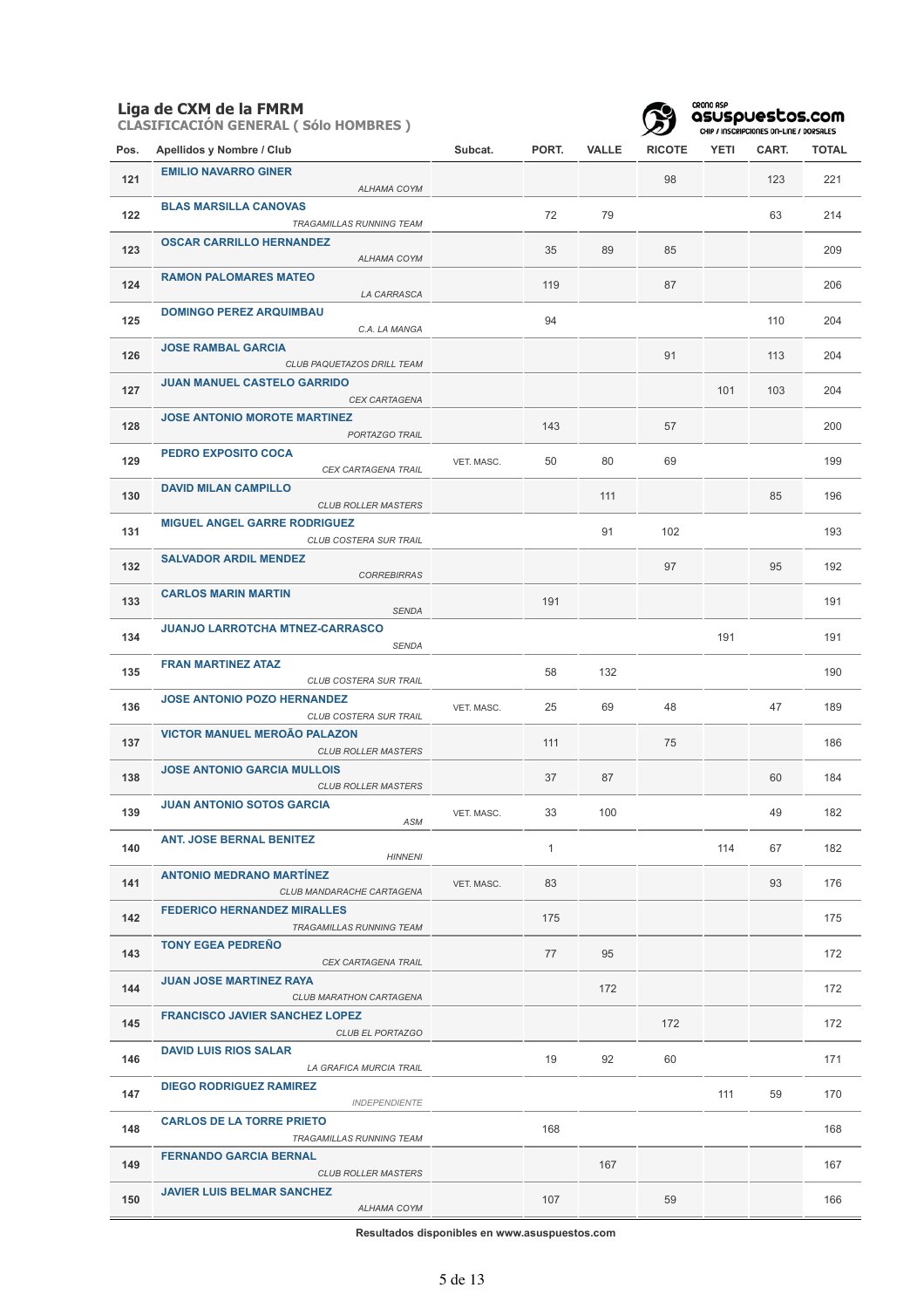**CLASIFICACIÓN GENERAL ( Sólo HOMBRES )**



CRONO ASP<br>**asuspuestos.com**<br>CHIP / INSCRIPCIONES ON-LINE / DORSALES

| Pos. | Apellidos y Nombre / Club                                       | Subcat.     | PORT. | <b>VALLE</b> | <b>RICOTE</b> | YETI | CART. | <b>TOTAL</b> |
|------|-----------------------------------------------------------------|-------------|-------|--------------|---------------|------|-------|--------------|
| 151  | <b>REGINO RODRÍGUEZ BERMEJO</b><br>CAT TOTANA                   | VET. MASC.  | 166   |              |               |      |       | 166          |
| 152  | <b>FERNANDO GARCIA RAMOS</b><br>C.D. RUNTRITÓN                  |             |       |              |               |      | 166   | 166          |
| 153  | <b>FRANCISCO LOPEZ GRANERO</b><br>TRAGAMILLAS RUNNING TEAM      |             | 165   |              |               |      |       | 165          |
| 154  | <b>JOSE MANUEL GARRIDO JIMENEZ</b><br>CEX CARTAGENA             |             |       | 83           |               |      | 82    | 165          |
| 155  | <b>JUAN PALAO QUILEZ</b><br><b>INDEPENDIENTE</b>                |             |       |              |               | 165  |       | 165          |
| 156  | <b>JAVIER GARCIA AYUSO</b><br><b>INDEPENDIENTE</b>              |             |       | 164          |               |      |       | 164          |
| 157  | <b>JOSE ANDRES MARTINEZ GUERRERO</b><br>SPOR-TI                 |             | 48    | 115          |               |      |       | 163          |
| 158  | <b>FRANCISCO IBAÑEZ SANDOVAL</b><br>PORTAZGO TRAIL              |             | 105   |              | 58            |      |       | 163          |
| 159  | <b>PEDRO MORALES GINER</b><br><b>INDEPENDIENTE</b>              |             |       |              |               | 163  |       | 163          |
| 160  | <b>FERNANDO ROIG TEJEDOR</b><br>SPOR-TI                         |             | 104   |              |               |      | 57    | 161          |
| 161  | <b>MANUEL ACEDO FERNANDEZ</b><br>TRAIL RUNNING LA SIMA          |             |       |              |               | 159  |       | 159          |
| 162  | <b>JUANFRA MARTÍNEZ MORENO</b><br>LA GRAFICA MURCIA TRAIL       |             | 65    | 58           | 35            |      |       | 158          |
| 163  | <b>JUAN CARLOS NARBONA GUERRERO</b><br>RED DEPORTIVA YECLA      |             |       | 93           |               |      | 65    | 158          |
| 164  | <b>JOSE JESUS FERNANDEZ-RUFETE MUÑOZ</b><br>CLUB DE ATL. TOTANA |             |       |              |               | 158  |       | 158          |
| 165  | <b>JOAQUIN PARRAGA LOPEZ</b><br><b>SENDA</b>                    |             | 157   |              |               |      |       | 157          |
| 166  | <b>JUAN DE DIOS JIMENEZ MARTIN</b><br><b>INDEPENDIENTE</b>      | VET. MASC.  | 63    |              | 53            |      | 39    | 155          |
| 167  | <b>MARIO DAVID MENDEZ UBEDA</b><br>C.A. TORRE-PACHECO           |             |       | 153          |               |      |       | 153          |
| 168  | <b>JOSE JOAQUIN FRUTOS CAJA</b><br>TRAGAMILLAS RUNNING TEAM     |             | 152   |              |               |      |       | 152          |
| 169  | <b>NESTOR ARCE JOVER</b><br><b>CLUB COSTERA SUR TRAIL</b>       | PROM. MASC. |       |              | 152           |      |       | 152          |
| 170  | <b>ANGEL LUIS BARROS PAZOS</b><br>SENDA                         |             | 74    |              | 77            |      |       | 151          |
| 171  | <b>JORGE MIGUEL MAÑEZ GOMEZ</b><br>SENDA                        |             |       |              | 151           |      |       | 151          |
| 172  | <b>BERNABE GIL MARTINEZ</b><br>SENDA                            |             |       | 82           | 68            |      |       | 150          |
| 173  | <b>FRANCISCO JOSE LOPEZ MESEGUER</b><br><b>INDEPENDIENTE</b>    |             |       |              | 150           |      |       | 150          |
| 174  | <b>JUAN PABLO MEGIAS LOPEZ</b><br><b>INDEPENDIENTE</b>          |             | 85    |              | 64            |      |       | 149          |
| 175  | <b>MIGUEL ANGEL BALLESTA MARTINEZ</b><br>C.A. LA MANGA          |             | 148   |              |               |      |       | 148          |
| 176  | <b>JORGE TAPIA FUERTES</b><br><b>CLUB SPOR-TI</b>               |             |       |              |               | 148  |       | 148          |
| 177  | <b>JOAQUIN ALARCON ROS</b><br>CLUB PAQUETAZOS DRILL TEAM        |             |       |              |               |      | 148   | 148          |
| 178  | <b>ANDRES LLEDO LOPEZ</b><br>CEX CARTAGENA                      |             |       |              |               |      | 147   | 147          |
| 179  | <b>ALEJANDRO SANCHEZ ESCAMEZ</b><br>A.D. BULLAS ATLETICA        |             |       |              | 146           |      |       | 146          |
| 180  | <b>VICENTE FRUTOS PINEDA</b><br>EL QUIJAL DE LA VIEJA           |             | 144   |              |               |      |       | 144          |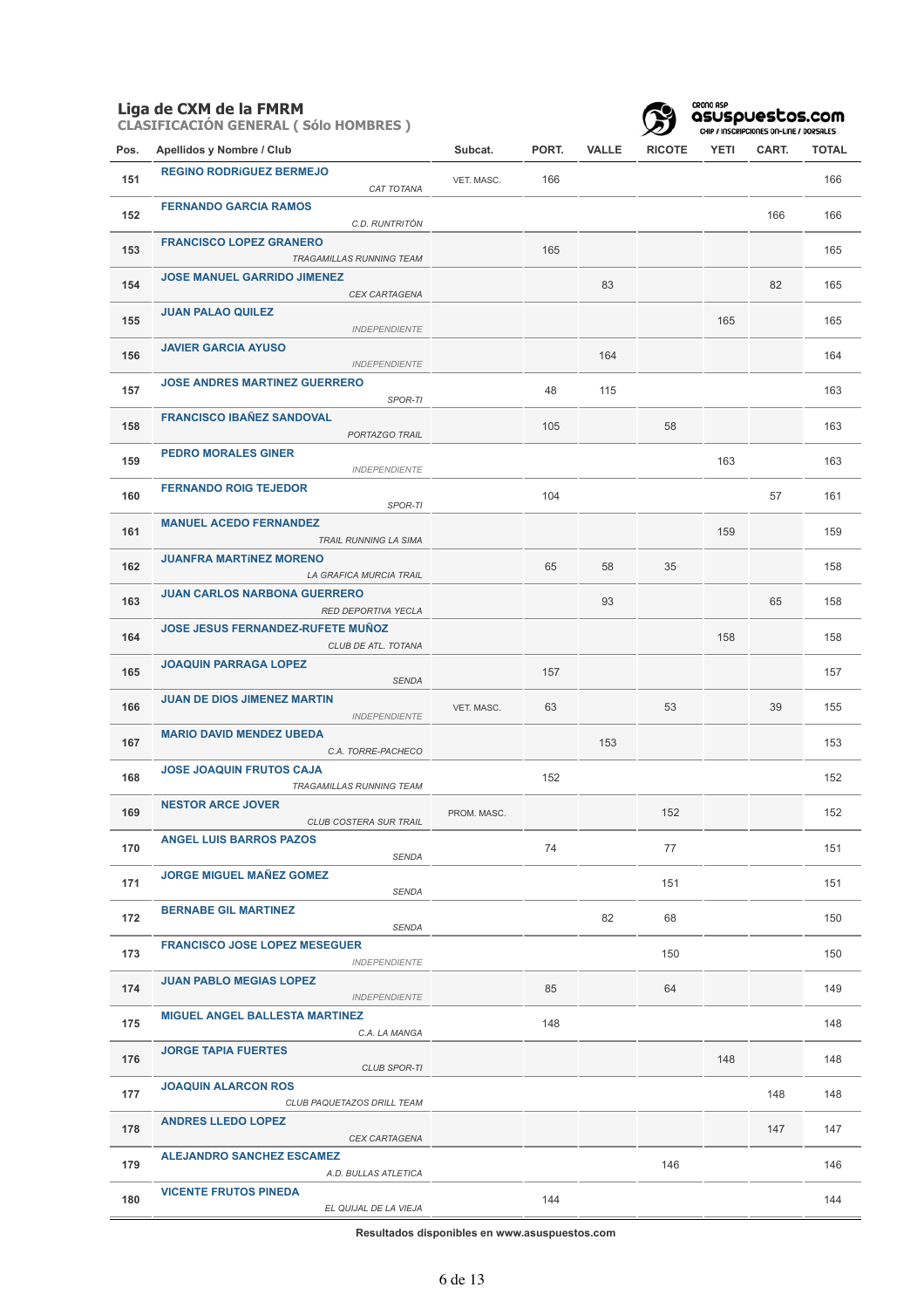|      | <b>CLASIFICACIÓN GENERAL (Sólo HOMBRES)</b> |         |
|------|---------------------------------------------|---------|
| Pos. | Apellidos y Nombre / Club                   | Subcat. |
| 181  | <b>JOSE MANUEL VICO ANDREO</b>              |         |

| 181 | <b>JOSE MANUEL VICO ANDREO</b>                                            |            |     |     |     | 144 |     | 144 |
|-----|---------------------------------------------------------------------------|------------|-----|-----|-----|-----|-----|-----|
|     | TRAIL RUNNING LA SIMA                                                     |            |     |     |     |     |     |     |
| 182 | <b>JOSE DANIEL VILLA VALLES</b><br>PORTAZGO TRAIL                         |            | 32  |     | 110 |     |     | 142 |
| 183 | <b>ALFONSO JAVIER MARTINEZ ROS</b><br>C.A. TORRE PACHECO                  |            | 142 |     |     |     |     | 142 |
| 184 | <b>FERNANDO MIGUEL BAÑOS VILLORA</b><br>CEX CARTAGENA TRAIL               |            | 86  |     | 55  |     |     | 141 |
| 185 | <b>JOSE MANUEL MIQUEL BRAVO</b><br><b>CLUB ROLLER MASTERS</b>             |            | 141 |     |     |     |     | 141 |
| 186 | <b>FRANCISCO MANUEL MORENO LUCAS</b><br>CLUB EL PORTAZGO                  |            |     | 70  | 70  |     |     | 140 |
| 187 | <b>MATIAS LOPEZ PUERTO</b><br>ALHAMA COYM                                 | VET. MASC. |     |     | 52  |     | 88  | 140 |
| 188 | <b>CAYETANO TOLEDO HERNANDEZ</b><br><b>ERMITA DE BURGOS</b>               | VET. MASC. | 40  | 99  |     |     |     | 139 |
| 189 | <b>EDUARDO LORCA MARTINEZ</b><br>ALHAMA COYM                              |            | 139 |     |     |     |     | 139 |
| 190 | <b>SANTIAGO ROS SERRANO</b><br>CLUB PAQUETAZOS DRILL TEAM                 |            |     |     |     |     | 139 | 139 |
| 191 | <b>DANI GARCIA CAMPOS</b><br><b>INDEPENDIENTE</b>                         |            |     |     |     |     | 138 | 138 |
| 192 | <b>EUGENIO ALMAU LOPEZ</b><br>CEX CARTAGENA TRAIL                         |            | 137 |     |     |     |     | 137 |
| 193 | <b>ANTONIO BERNABEU PELLUS</b><br>TRAGAMILLAS RUNNING TEAM                | VET. MASC. | 136 |     |     |     |     | 136 |
| 194 | <b>MARCOS PEREZ ABELLAN</b><br><b>HINNENI</b>                             |            | 133 |     |     |     |     | 133 |
| 195 | <b>CARLOS PEREZ TOMAS</b><br>A.S.M.                                       |            |     |     |     |     | 130 | 130 |
| 196 | <b>JOSE MANUEL ABELLAN GONZALEZ</b>                                       |            | 129 |     |     |     |     | 129 |
|     | <b>HINNENI</b>                                                            |            |     |     |     |     |     |     |
| 197 | <b>JESUS BAYONAS CERDA</b><br>CLUB LA CARRASCA                            |            |     |     |     | 129 |     | 129 |
| 198 | <b>GUMERSINDO ESTEVE MARTINEZ</b><br><b>GRUPO HINNENI</b>                 |            |     |     |     |     | 129 | 129 |
| 199 | <b>JUAN PEDRO PéREZ MUñOZ</b><br>CLUB UNIVERSITARIO DE MONTAñA DE MURCIA. |            | 62  |     |     |     | 66  | 128 |
| 200 | <b>ABEL LUCAS GARCIA</b><br>THE CATHEDRAL HOSTEL                          |            |     | 128 |     |     |     | 128 |
| 201 | <b>JOAQUIN JOSE HERNANDEZ IBANEZ</b><br>CA MANDARACHE CARTAGENA           |            |     |     |     |     | 128 | 128 |
| 202 | <b>DANIEL MARTÍNEZ ABELLÁN</b><br>LA GRÁFICA MURCIA TRAIL                 |            | 127 |     |     |     |     | 127 |
| 203 | <b>GUILLERMO OTERO CALDERON</b><br>CEX CARTAGENA                          | VET. MASC. |     |     |     |     | 125 | 125 |
| 204 | <b>ANTONIO MADRID MARIN</b><br>CLUB COSTERA SUR TRAIL                     |            | 124 |     |     |     |     | 124 |
| 205 | <b>ANTONIO JAEN FERNANDEZ</b><br>FALCO NATURALEZA CEHEGIN                 |            | 21  | 67  | 34  |     |     | 122 |
| 206 | <b>FRANCISCO JAVIER SANCHEZ LOPEZ</b><br>GR-2012                          |            |     |     | 122 |     |     | 122 |
| 207 | <b>JESUS MARTINEZ TORREBLANCA</b><br>GRUPO SENDERISTA DE MURCIA           |            |     |     |     |     | 122 | 122 |
| 208 | <b>CARLOS ALMAU LOPEZ</b><br><b>MARATHON CARTAGENA</b>                    |            | 121 |     |     |     |     | 121 |
| 209 | PEDRO JOSE ORCAJADA LOPEZ<br>ALHAMA COYM                                  |            |     |     |     |     | 121 | 121 |

**Pos. Apellidos y Nombre / Club Subcat. PORT. VALLE RICOTE YETI CART. TOTAL**

CRONO ASP<br>**asuspuestos.com**<br>CHIP / INSCRIPCIONES ON-LINE / DORSALES

**Resultados disponibles en www.asuspuestos.com**

*A.S.M.*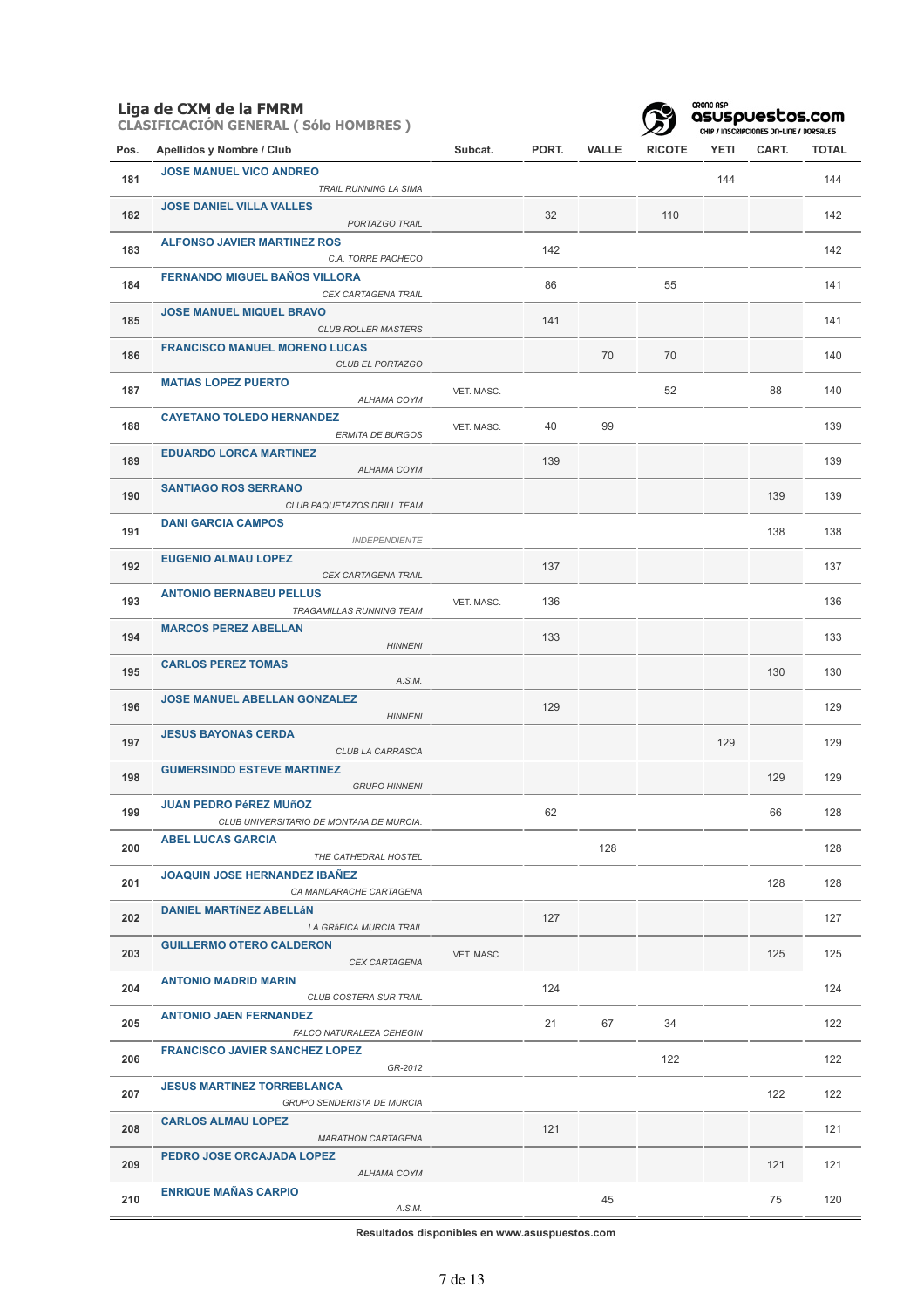**CLASIFICACIÓN GENERAL ( Sólo HOMBRES )**



CRONO ASP<br>**asuspuestos.com**<br>CHIP / INSCRIPCIONES ON-LINE / DORSALES

| Pos. | Apellidos y Nombre / Club                                           | Subcat.    | PORT.        | <b>VALLE</b> | <b>RICOTE</b> | YETI | CART. | <b>TOTAL</b> |
|------|---------------------------------------------------------------------|------------|--------------|--------------|---------------|------|-------|--------------|
| 211  | <b>JOSE MIGUEL SELLES LLORCA</b><br>ESCUELA DE M.SANTO ANGEL        | VET. MASC. |              |              | 119           |      |       | 119          |
| 212  | <b>PASCUAL GUIRAO ROJAS</b><br>CIEZA VERTICAL                       |            |              | 118          |               |      |       | 118          |
| 213  | <b>PABLO ANGEL COS BAVIERA</b><br><b>CEX CARTAGENA</b>              |            |              |              |               |      | 117   | 117          |
| 214  | <b>SALVADOR DIAZ LOPEZ</b><br>RED DEPORTIVA YECLA                   | VET. MASC. | 116          |              |               |      |       | 116          |
| 215  | <b>JUAN MARTINEZ CUENCA</b><br>THE CATHEDRAL HOSTEL                 |            |              |              | 116           |      |       | 116          |
| 216  | <b>JOAQUIN MARTINEZ PARRA</b><br>GR-2012                            | VET. MASC. |              |              | 115           |      |       | 115          |
| 217  | <b>MARIANO ORTIZ RUIZ</b><br>PORTAZGO TRAIL                         |            | 49           |              | 65            |      |       | 114          |
| 218  | <b>JUAN YEPES CARRASCO</b><br>PORTAZGO TRAIL                        |            | 60           |              | 22            |      | 31    | 113          |
| 219  | <b>ISIDRO IBARRA BERROCAL</b><br>CEX CARTAGENA TRAIL                | VET. MASC. | 66           |              | 47            |      |       | 113          |
| 220  | <b>JAVIER PEREZ MAYOR</b><br>C.A. LA MANGA                          |            |              |              |               | 113  |       | 113          |
| 221  | <b>AMBROSIO CAMPS SANCHEZ</b><br>ASM                                |            | 109          |              |               |      |       | 109          |
| 222  | <b>JOSE FEDERICO CASCALES FERRANDIZ</b><br><b>FONDISTAS YECLA</b>   |            |              | 109          |               |      |       | 109          |
| 223  | <b>JUAN MANUEL GRIÑAN GARRIGOS</b><br><b>CLUB CHOTACABRAS</b>       |            |              |              | 109           |      |       | 109          |
| 224  | <b>JOSE MARIA TINOCO OLMOS</b><br>CLUB MARATHON CARTAGENA           |            |              |              |               | 109  |       | 109          |
| 225  | <b>JOSE URIBE MAYOR</b><br>CEX CARTAGENA                            |            |              |              |               |      | 109   | 109          |
| 226  | PASCUAL BUENDIA BERNAL<br>PORTAZGO TRAIL                            |            | 108          |              |               |      |       | 108          |
| 227  | <b>JOSE ANTONIO LOPEZ VILLEGAS</b><br>PORTAZGO TRAIL                |            | 12           |              | 96            |      |       | 108          |
| 228  | <b>DIEGO LOPEZ SANCHEZ</b><br>CLUB PAQUETAZOS DRILL TEAM            |            |              |              |               |      | 108   | 108          |
| 229  | <b>MIGUEL ANGEL MARTINEZ MARTINEZ</b><br>CLUB PAQUETAZOS DRILL TEAM |            |              |              |               |      | 107   | 107          |
| 230  | <b>ANDRES GALVEZ MARTINEZ</b><br><b>CLUB ROLLER MASTERS</b>         |            |              | 106          |               |      |       | 106          |
| 231  | <b>ALBERTO CARCELES ALVAREZ</b><br>CLUB SPOR-TI                     |            |              |              |               | 104  |       | 104          |
| 232  | <b>JOSE MIGUEL SANCHEZ CABEZOS</b><br>ASOCIACION DEPORTIVA D TREPE  | VET. MASC. |              |              |               |      | 104   | 104          |
| 233  | <b>PEDRO AGUSTIN MORAN SALAS</b><br>C.A. TORRE PACHECO              |            | 102          |              |               |      |       | 102          |
| 234  | <b>MATEO CERON JIMENEZ</b><br>CLUB 90 GRADOS                        |            | 101          |              |               |      |       | 101          |
| 235  | <b>JESUS CARRILLO HERNANDEZ</b><br>ALHAMA COYM                      |            |              | 56           | 45            |      |       | 101          |
| 236  | <b>ANTONIO MARTINEZ CARBONELL</b><br><b>SENDA</b>                   |            | 15           | 85           |               |      |       | 100          |
| 237  | <b>DAVID BAYANO ORTIZ</b><br>C.A. LA MANGA                          |            | $\mathbf{1}$ | 59           | 3             |      | 37    | 100          |
| 238  | PEDRO SANCHEZ-CAMPILLO MUÑOZ<br>CLUB UNIVERSITARIO DE MONTAÑA       | VET. MASC. |              | 98           |               |      |       | 98           |
| 239  | <b>JOAQUIN FLORES BORREGO</b><br>ASM                                | VET. MASC. | $\mathbf{1}$ |              | 23            |      | 73    | 97           |
| 240  | <b>JOAQUIN GOMEZ GUARDIOLA</b><br>CLUB EL PORTAZGO                  |            |              | 60           | 37            |      |       | 97           |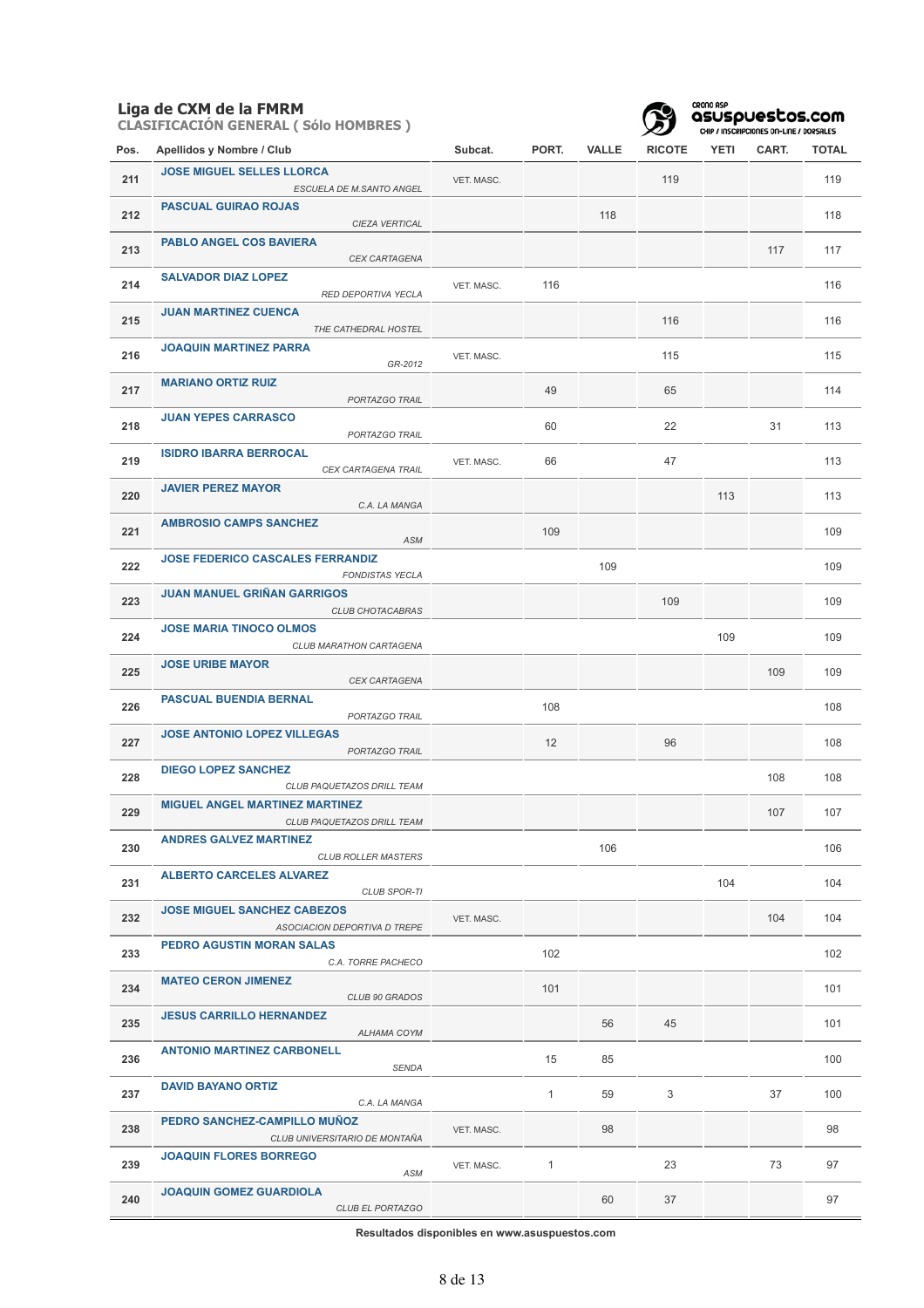**CLASIFICACIÓN GENERAL ( Sólo HOMBRES )**



CRONO ASP<br>**asuspuestos.com**<br>CHIP / INSCRIPCIONES ON-LINE / DORSALES

| Pos. | Apellidos y Nombre / Club                                                                       | Subcat.    | PORT.        | VALLE | <b>RICOTE</b> | YETI | CART. | TOTAL |
|------|-------------------------------------------------------------------------------------------------|------------|--------------|-------|---------------|------|-------|-------|
| 241  | <b>EUGENIO AMOR SANDOVAL</b>                                                                    |            |              | 76    | 21            |      |       | 97    |
| 242  | CLUB COSTERA SUR TRAIL<br><b>MANUEL SANCHEZ-CAMPILLO MUÑOZ</b><br>CLUB UNIVERSITARIO DE MONTAÑA | VET. MASC. |              | 97    |               |      |       | 97    |
| 243  | <b>FRAN BORJA RODRIGUEZ FERNANDEZ</b><br>PORTAZGO TRAIL                                         |            | 55           |       | 41            |      |       | 96    |
| 244  | <b>JOSE IGNACIO MARTINEZ MARTINEZ</b><br><b>INDEPENDIENTE</b>                                   |            |              | 52    |               |      | 44    | 96    |
| 245  | <b>JOSE FLORESTAN BOTIA SAEZ</b><br>CLUB COSTERA SUR TRAIL                                      |            |              | 96    |               |      |       | 96    |
| 246  | <b>AGUSTIN CARRASCO MARTÍNEZ</b><br>CLUB DE ATL. DE TOTANA                                      |            | 95           |       |               |      |       | 95    |
| 247  | <b>JUAN CERON MARTINEZ</b><br>ALHAMA COYM                                                       |            |              |       |               |      | 94    | 94    |
| 248  | <b>DOMINGO GOMEZ GOMEZ</b><br>PORTAZGO TRAIL                                                    |            | 93           |       |               |      |       | 93    |
| 249  | PEDRO ANTONIO MARTINEZ LOPEZ<br>CA ERMITA DE BURGOS                                             | VET. MASC. |              | 35    | 10            |      | 48    | 93    |
| 250  | <b>FRANCISCO JAVIER NUÑEZ MARTINEZ</b><br>CLUB UNIVERSITARIO DE MONTAÑA                         |            |              | 63    | 30            |      |       | 93    |
| 251  | <b>JESUS ENRIQUE FERNANDEZ MARIN</b><br>GR-2012                                                 | VET. MASC. |              |       | 93            |      |       | 93    |
| 252  | <b>FRANCISCO JAVIER DORADO PEREZ</b><br><b>CLUB PICOS VERDES</b>                                |            |              |       |               |      | 91    | 91    |
| 253  | <b>JOSé ANTONIO SáNCHEZ MARTÍNEZ</b><br>CLUB 90 GRADOS                                          |            | 29           |       | 61            |      |       | 90    |
| 254  | <b>PASCUAL GOMBAU</b><br><b>INDEPENDIENTE</b>                                                   |            |              | 90    |               |      |       | 90    |
| 255  | <b>JUAN AMADOR MARTINEZ FERRER</b><br>CLUB CHOTACABRAS                                          |            |              |       | 90            |      |       | 90    |
| 256  | <b>FERNANDO SANCHEZ TORRALBA</b><br><b>CORREBIRRAS</b>                                          |            | 46           |       | 43            |      |       | 89    |
| 257  | <b>JOSE ANTONIO ORTEGA GISBERT</b><br>EL QUIJAL DE LA VIEJA                                     |            | 89           |       |               |      |       | 89    |
| 258  | <b>JUAN JOSE PEREZ CALVENTUS</b><br>CEX CARTAGENA TRAIL                                         |            | $\mathbf{1}$ | 88    |               |      |       | 89    |
| 259  | <b>JOSE ANTONIO SANCHEZ RODRIGUEZ</b><br>SEND. CABEZO TORRES                                    |            | 14           |       | 73            |      |       | 87    |
| 260  | <b>CARLOS VALENCIANO ALBACETE</b><br><b>INDEPENDIENTE</b>                                       |            |              |       | 86            |      |       | 86    |
| 261  | <b>ALFONSO RAMON HERNANDEZ GARCIA</b><br>CEX CARTAGENA                                          | VET. MASC. |              | 44    | 8             |      | 33    | 85    |
| 262  | <b>JUAN PEDRO ABAD MOLINA</b><br><b>HINNENI</b>                                                 |            | 84           |       |               |      |       | 84    |
| 263  | <b>JOAQUIN MARTINEZ ZAPATA</b><br>LA GRAFICA MURCIA TRAIL                                       | VET. MASC. | 6            | 77    |               |      |       | 83    |
| 264  | <b>MIGUEL ALEJANDRO BLAS SANCHEZ</b><br><b>CLUB TRAGAMILLAS</b>                                 |            |              |       | 83            |      |       | 83    |
| 265  | <b>MARTIN J NAVARRO GONZALEZ</b><br>S.M. GRUPO HINNENI                                          |            |              |       |               |      | 83    | 83    |
| 266  | <b>RAMON J. BUENDIA MADRID</b><br>CEX CARTAGENA TRAIL                                           |            | 82           |       |               |      |       | 82    |
| 267  | <b>ROBERT ORTEGA SANCHEZ</b><br>RED DEPORTIVA YECLA                                             |            |              | 81    |               |      |       | 81    |
| 268  | <b>JESUS EGEA CARO</b><br>CEX CARTAGENA TRAIL                                                   |            | 80           |       |               |      |       | 80    |
| 269  | <b>ISRAEL HERRERO ALEJO</b><br><b>SENDA</b>                                                     |            |              |       |               |      | 80    | 80    |
| 270  | ALEJO SALVADOR VELAZQUEZ SOLER<br>ASOCIACIÓN DEPORTIVA CARMELITANA                              |            | 79           |       |               |      |       | 79    |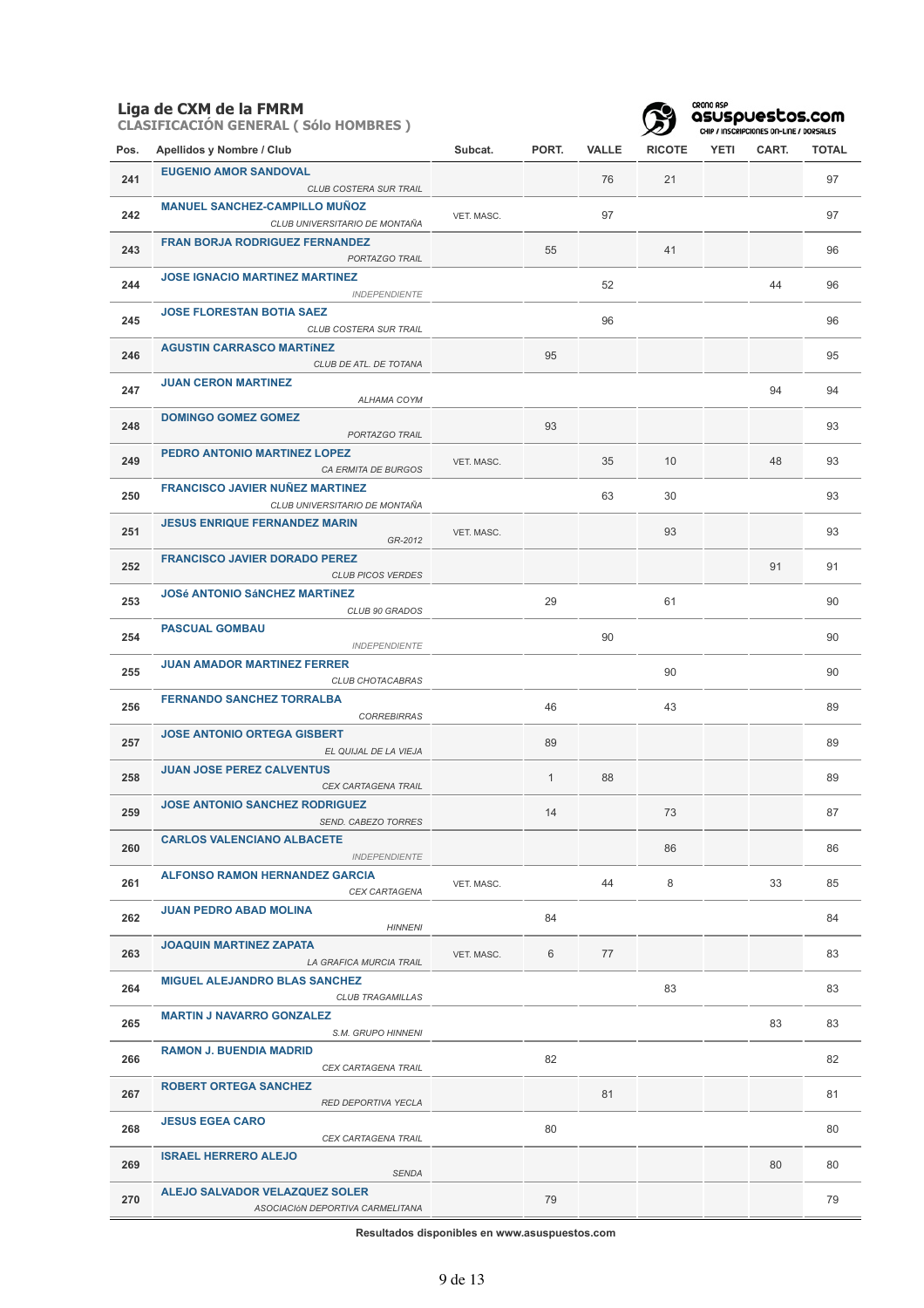**CLASIFICACIÓN GENERAL ( Sólo HOMBRES )**



CRONO ASP<br>**asuspuestos.com**<br>CHIP / INSCRIPCIONES ON-LINE / DORSALES

| Pos. | Apellidos y Nombre / Club                                        | Subcat.    | PORT.          | <b>VALLE</b> | <b>RICOTE</b> | YETI | CART. | <b>TOTAL</b> |
|------|------------------------------------------------------------------|------------|----------------|--------------|---------------|------|-------|--------------|
| 271  | <b>IGNACIO MARTINEZ FRANCO</b><br>LA GRAFICA MURCIA TRAIL        |            | $\overline{7}$ | 71           |               |      |       | 78           |
| 272  | <b>JOSE GARCIA GONZALEZ</b><br><b>CLUB ROLLER MASTERS</b>        |            |                |              |               |      | 78    | 78           |
| 273  | <b>FRANCISCO JESUS CAMARA MURCIA</b><br>CEX CARTAGENA            | VET. MASC. |                |              |               |      | 77    | 77           |
| 274  | <b>FRANCISCO ANGOSTO MARTINEZ</b><br>CEX CARTAGENA               |            |                |              | 76            |      |       | 76           |
| 275  | <b>RAFAEL ESPEJO DE HARO</b><br><b>INDEPENDIENTE</b>             | VET. MASC. |                |              |               |      | 76    | 76           |
| 276  | <b>EMILIO PEÑA ROS</b><br>CLUB MARATHON CARTAGENA                |            |                |              | 74            |      |       | 74           |
| 277  | <b>ALBERTO JOSE MAZARRO HERVAS</b><br>CEX CARTAGENA              |            |                |              |               |      | 74    | 74           |
| 278  | <b>ANTONIO JOSE PLANES MARTINEZ</b><br>CLUB COSTERA SUR TRAIL    |            |                | 73           |               |      |       | 73           |
| 279  | <b>JOAQUIN TOMAS ORTEGA</b><br>HINNENI TRAIL RUNNING JUMILLA     |            |                |              | 71            |      |       | 71           |
| 280  | <b>JUAN JOSE VILLA ABELLAN</b><br>CIEZA VERTICAL                 |            |                |              |               |      | 71    | 71           |
| 281  | <b>JUAN ERNESTO PEÑA ROS</b><br><b>MARATHON CARTAGENA</b>        | VET. MASC. | 5              |              | 19            |      | 46    | 70           |
| 282  | <b>BORJA CANO MELCHOR</b><br>TEAM FOTOGRAFIA2XJAVI               |            |                |              |               |      | 70    | 70           |
| 283  | <b>JULIÁN MARTÍNEZ FERNÁNDEZ</b><br><b>LOS QUINTOS</b>           | VET. MASC. | 69             |              |               |      |       | 69           |
| 284  | <b>JOSE ANTONIO GARCIA MUNUERA</b><br>ALHAMA COYM                |            |                |              |               |      | 68    | 68           |
| 285  | <b>ANTONIO DRIEGUEZ RICO</b><br>CA ERMITA DE BURGOS              |            |                |              | 67            |      |       | 67           |
| 286  | <b>ANTONIO DE LOS REYES-G<sup>a</sup> CANDEL</b><br><b>SENDA</b> |            | $\mathbf{1}$   | 65           |               |      |       | 66           |
| 287  | <b>JUAN PEDRO PEREZ STOPP</b><br>GRUPO SENDERISTA DE MURCIA      |            |                | 66           |               |      |       | 66           |
| 288  | <b>ANGEL GUARDIOLA GARCIA</b><br>S.M. GRUPO HINNENI              |            |                |              |               |      | 64    | 64           |
| 289  | <b>MANUEL HERNÁNDEZ ALIAGA</b><br>LA GRAFICA MURCIA TRAIL        | VET. MASC. | $\mathbf{1}$   | 61           |               |      |       | 62           |
| 290  | JUAN JOSE ORTEGA DIAZ<br><b>CORREBIRRAS</b>                      |            | $\mathbf{1}$   | 49           | 12            |      |       | 62           |
| 291  | <b>PABLO ROJO RIOS</b><br>CEX CARTAGENA                          |            |                |              |               |      | 61    | 61           |
| 292  | <b>VICTOR JESUS GARCIA CAMPOY</b><br><b>SENDA</b>                |            | $\mathbf{1}$   |              | 25            |      | 32    | 58           |
| 293  | <b>CHEMA RUBIO</b><br><b>SENDA</b>                               |            |                | 42           | 16            |      |       | 58           |
| 294  | <b>RAMON ORTIZ ALCAZAR</b><br>THE CATHEDRAL HOSTEL               | VET. MASC. |                |              |               |      | 58    | 58           |
| 295  | <b>CARLOS LORENTE FERNANDEZ</b><br><b>CLUB ROLLER MASTERS</b>    | VET. MASC. | 57             |              |               |      |       | 57           |
| 296  | <b>SERGIO FERNANDEZ FERNANDEZ</b><br><b>CLUB ROLLER MASTERS</b>  |            |                | 57           |               |      |       | 57           |
| 297  | <b>MIGUEL JAVIER CANO VIVANCOS</b><br><b>INDEPENDIENTE</b>       | VET. MASC. |                |              | 56            |      |       | 56           |
| 298  | <b>GREGORIO JOSE MOLINA CUBEROS</b><br><b>FALCO</b>              |            |                | 55           |               |      |       | 55           |
| 299  | <b>SIMON MARTINEZ MARTINEZ</b><br>CLUB DE ATL. TOTANA            | VET. MASC. |                |              | 17            |      | 38    | 55           |
| 300  | <b>INDA NAVARRO CANOVAS</b><br><b>INDEPENDIENTE</b>              |            |                |              |               |      | 55    | 55           |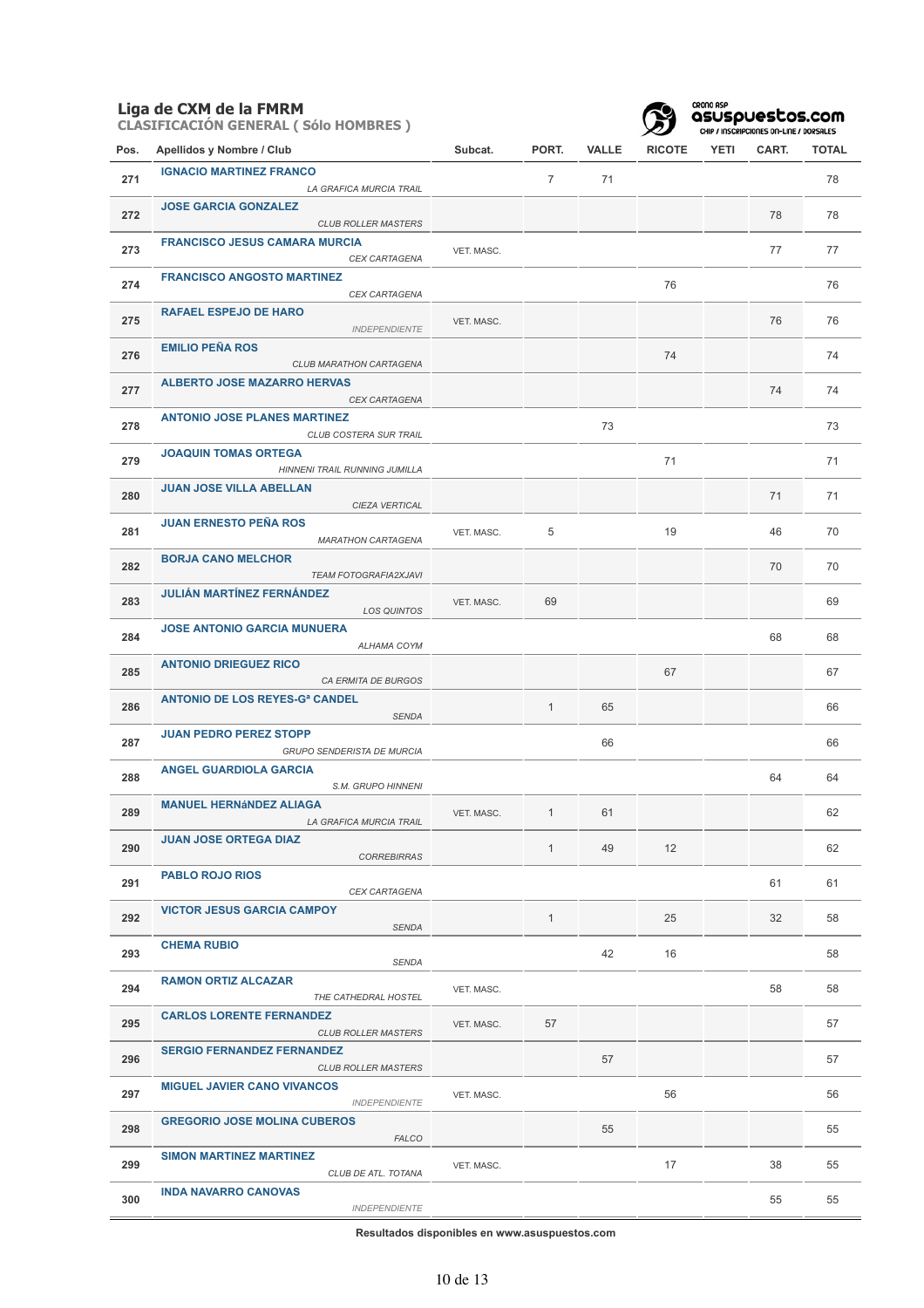**CLASIFICACIÓN GENERAL ( Sólo HOMBRES )**



CRONO ASP<br>**asuspuestos.com**<br>CHIP / INSCRIPCIONES ON-LINE / DORSALES

| Pos. | Apellidos y Nombre / Club                                              | Subcat.    | PORT.        | <b>VALLE</b> | <b>RICOTE</b> | <b>YETI</b> | CART. | TOTAL |
|------|------------------------------------------------------------------------|------------|--------------|--------------|---------------|-------------|-------|-------|
| 301  | <b>JUAN CARLOS BARROSO LEO</b><br>CLUB COSTERA SUR TRAIL               |            | 54           |              |               |             |       | 54    |
| 302  | PEDRO MIGUEL ESTEBAN MARTINEZ<br>KM21MONTEPINAR                        |            | $\mathbf{1}$ | 53           |               |             |       | 54    |
| 303  | <b>JUAN ANTONIO GONZALEZ GOMEZ</b><br><b>FALCO</b>                     |            |              | 54           |               |             |       | 54    |
| 304  | <b>JOSE GALVEZ MARTINEZ</b><br><b>CLUB CABEZO DE TORRES</b>            | VET. MASC. |              |              | 54            |             |       | 54    |
| 305  | <b>JESUS LABORDA SANCHEZ</b><br><b>CEX CARTAGENA</b>                   |            |              |              |               |             | 54    | 54    |
| 306  | <b>JAVIER FERNANDEZ PEREZ</b><br><b>ERMITA DE BURGOS</b>               |            | 53           |              |               |             |       | 53    |
| 307  | <b>CARLOS GIL VIVANCOS</b><br>CLUB MARATHON CARTAGENA                  |            |              |              |               |             | 53    | 53    |
| 308  | <b>JUAN JOSE RODRIGUEZ FERNANDEZ</b><br>PORTAZGO TRAIL                 |            | 52           |              |               |             |       | 52    |
| 309  | <b>FRANCISCO JAVIER ROSILLO GALINDO</b><br><b>INDEPENDIENTE</b>        |            | 51           |              |               |             |       | 51    |
| 310  | <b>ADOLFO MARTINEZ LLAMAS</b><br>CEX CARTAGENA                         |            |              | 51           |               |             |       | 51    |
| 311  | <b>VICENTE JARA SANCHEZ</b><br>CLUB VALLE DE RICOTE                    |            |              |              | 51            |             |       | 51    |
| 312  | <b>JOSE MANUEL VAZQUEZ ARES</b><br>CLUB DE ATL. TOTANA                 |            |              | 50           |               |             |       | 50    |
| 313  | <b>FERNANDO MARTINEZ TORREBLANCA</b><br>GRUPO SENDERISTA DE MURCIA     |            |              |              |               |             | 50    | 50    |
| 314  | <b>JOSé SáEZ GARCÍA</b><br>C.A. TOTANA                                 | VET. MASC. | $\mathbf{1}$ | 47           | $\mathbf{1}$  |             |       | 49    |
| 315  | <b>JUAN MELGARES DE AG. LOPEZ</b><br><b>GRUPO SENDERISTA DE MURCIA</b> |            |              | 48           |               |             |       | 48    |
| 316  | <b>SERGIO QUINTO GUERRERO</b><br>LA GRÁFICA MURCIA TRAIL               |            | 47           |              |               |             |       | 47    |
| 317  | <b>JOSE MIGUEL AGUAYO CASTILLO</b><br>C.D. DGT MURCIA                  |            |              | 46           |               |             |       | 46    |
| 318  | <b>VICENTE JAVIER SUAREZ SANCHEZ</b><br><b>CEX CARTAGENA</b>           |            |              |              | 6             |             | 40    | 46    |
| 319  | <b>JESUS GUILLAMON MORENO</b><br>PORTAZGO TRAIL                        |            | 44           |              |               |             |       | 44    |
| 320  | <b>ANTONIO OCHOA FRAILE</b><br>S.M. GRUPO HINNENI                      |            |              |              | 44            |             |       | 44    |
| 321  | <b>JOSE CASTILLO ROS</b><br>C.A. TORRE PACHECO                         |            | 43           |              |               |             |       | 43    |
| 322  | <b>FRANCISCO SOLER SOTO</b><br><b>CLUB ROLLER MASTERS</b>              |            |              | 43           |               |             |       | 43    |
| 323  | <b>ALAN CRAIG</b><br>CLUB PAQUETAZOS DRILL TEAM                        |            |              |              |               |             | 43    | 43    |
| 324  | <b>CRISTOBAL GABARRON LOPEZ</b><br><b>SENDA</b>                        |            | 42           |              |               |             |       | 42    |
| 325  | <b>FEDERICO RAMIREZ CAMPOY</b><br>ALHAMA COYM                          |            |              |              | 42            |             |       | 42    |
| 326  | <b>JUAN DAVID GONZALEZ RODRIGUEZ</b><br>CLUB PAQUETAZOS DRILL TEAM     |            |              |              |               |             | 42    | 42    |
| 327  | <b>JOSE ALBERTO MARTINEZ SANCHEZ</b><br>A.S.M.                         |            |              | 41           |               |             |       | 41    |
| 328  | <b>GABRIEL LOZANO MORENO</b><br><b>INDEPENDIENTE</b>                   | VET. MASC. |              | 40           | $\mathbf{1}$  |             |       | 41    |
| 329  | <b>JOSE MARTINEZ CANOVAS</b><br>CLUB SENDERISTA TOTANA                 | VET. MASC. |              |              |               |             | 41    | 41    |
| 330  | <b>PABLO MANTECA RUIZ</b><br>ROLLER MASTERS                            |            |              |              | 40            |             |       | 40    |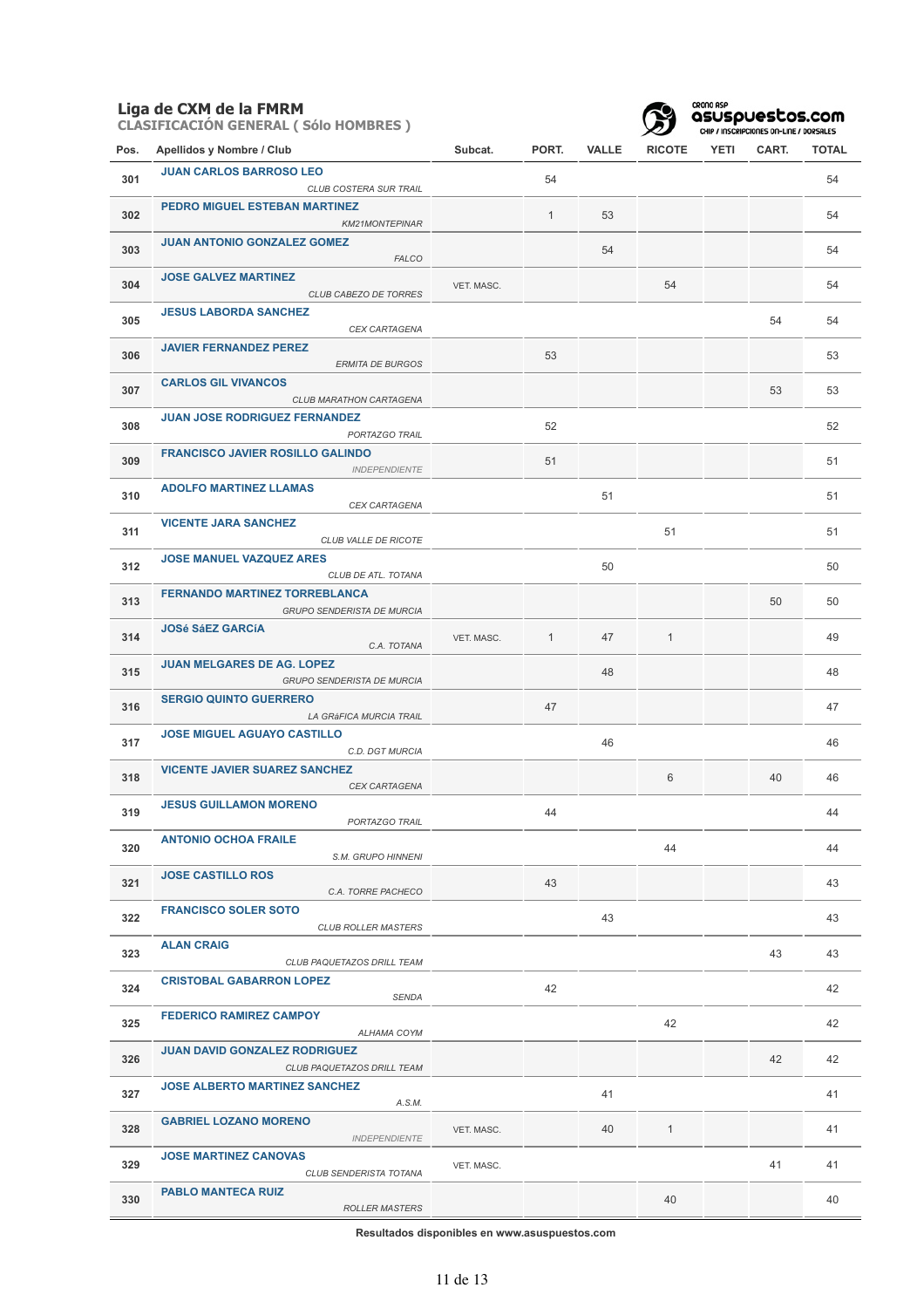**CLASIFICACIÓN GENERAL ( Sólo HOMBRES )**



CRONO ASP<br>**asuspuestos.com**<br>CHIP / INSCRIPCIONES ON-LINE / DORSALES

| Pos. | Apellidos y Nombre / Club                                                 | Subcat.    | PORT.        | VALLE | <b>RICOTE</b> | YETI | CART. | <b>TOTAL</b> |
|------|---------------------------------------------------------------------------|------------|--------------|-------|---------------|------|-------|--------------|
| 331  | <b>MANUEL DATO CARRILLO</b><br>CIEZA VERTICAL                             |            | 39           |       |               |      |       | 39           |
| 332  | <b>ILDEFONSO MARTINEZ VILLAR</b><br>CEX CARTAGENA                         |            |              | 38    |               |      |       | 38           |
| 333  | <b>JOSE GABRIEL MARTINEZ GIL</b><br>CLUB MARATHON CARTAGENA               |            |              |       | 38            |      |       | 38           |
| 334  | <b>MARIANO CONESA GARCIA</b><br><b>CLUB ROLLER MASTERS</b>                |            |              | 37    |               |      |       | 37           |
| 335  | <b>JOSE MARIA CASTEJON TORRALBA</b><br>CLUB MANDARACHE CARTAGENA          |            | 36           |       |               |      |       | 36           |
| 336  | PEDRO ANTONIO NAVARRO DIAZ<br><b>GRUPO ESTRELLA DE LEVANTE</b>            | VET. MASC. |              | 36    |               |      |       | 36           |
| 337  | <b>JUAN JOSE VERA GUIRAO</b><br>GRUPO SENDERISTA DE MURCIA                |            |              |       | 36            |      |       | 36           |
| 338  | <b>JOSE LUIS GONZALEZ SAURA</b><br>C.A. TORRE-PACHECO                     |            |              |       |               |      | 36    | 36           |
| 339  | <b>JUAN CARLOS NIETO TABERNERO</b><br>CLUB MARATHON CARTAGENA             | VET. MASC. |              |       |               |      | 35    | 35           |
| 340  | <b>FRANCISCO MANZANARES GARCIA</b><br>CEX CARTAGENA                       | VET. MASC. |              |       |               |      | 34    | 34           |
| 341  | <b>FERNANDO BARCELO GARCIA</b><br>CLUB COSTERA SUR TRAIL                  |            |              |       | 33            |      |       | 33           |
| 342  | <b>ANTONIO MONTOYA LOPEZ</b><br>CLUB CABEZO DE TORRES                     | VET. MASC. |              |       | 31            |      |       | 31           |
| 343  | <b>ENRIQUE SERNA CAPEL</b><br><b>EMSA SAN-RUN</b>                         |            | 30           |       |               |      |       | 30           |
| 344  | <b>RUBEN LAX NAVARRO</b><br><b>INDEPENDIENTE</b>                          |            |              |       | 29            |      |       | 29           |
| 345  | <b>JESUS SANCHEZ NAVARRO</b><br><b>HINNENI</b>                            |            | 28           |       |               |      |       | 28           |
| 346  | <b>ANTONIO VARELA ORTUÑO</b><br>RED DEPORTIVA YECLA                       | VET. MASC. | 8            |       | 20            |      |       | 28           |
| 347  | <b>ALVARO CANO TORNERO</b><br>CLUB VALLE DE RICOTE                        |            |              |       | 28            |      |       | 28           |
| 348  | <b>FRANCISCO JOSE ESPIN DUQUE</b><br><b>SENDA</b>                         |            | 27           |       |               |      |       | 27           |
| 349  | <b>JOSE VICENTE GARRIDO MUÑOZ</b><br>A.S.M.                               |            |              |       | 27            |      |       | 27           |
| 350  | <b>NEFTALÍ CABALLERO SÁNCHEZ</b><br><b>CLUB ROLLER MASTERS</b>            |            | 26           |       |               |      |       | 26           |
| 351  | <b>FERNANDO BUSTOS MOLINA</b><br><b>INDEPENDIENTE</b>                     |            |              |       | 26            |      |       | 26           |
| 352  | <b>DOMINGO RIQUELME CANO</b><br>PORTAZGO TRAIL                            |            | 24           |       |               |      |       | 24           |
| 353  | <b>JOSE LUIS CALERO SAEZ</b><br>ALHAMA COYM                               |            |              |       | 24            |      |       | 24           |
| 354  | <b>ANTONIO PEDRO MARTÍNEZ SERRANO</b><br>ASOCIACIÓN DEPORTIVA CARMELITANA |            | 23           |       |               |      |       | 23           |
| 355  | <b>JOSE MARTINEZ CARMONA</b><br><b>CLUB ROLLER MASTERS</b>                |            | 22           |       |               |      |       | 22           |
| 356  | <b>DANIEL CARRASCO REAL</b><br><b>LEKE LEKE</b>                           | VET. MASC. | 20           |       |               |      |       | 20           |
| 357  | <b>CESAR VERGARA PASTOR</b><br>SENDA                                      | VET. MASC. | $\mathbf{1}$ |       | 18            |      |       | 19           |
| 358  | <b>MIGUEL CEREZO RUBIO</b><br>RED DEPORTIVA YECLA                         | VET. MASC. | 18           |       |               |      |       | 18           |
| 359  | <b>MARIANO ORTIZ AROCA</b><br>PORTAZGO TRAIL                              | VET. MASC. | 17           |       |               |      |       | 17           |
| 360  | PEDRO PELLIZCAR ALCARAZ<br>GR-2012                                        |            |              |       | 15            |      |       | 15           |